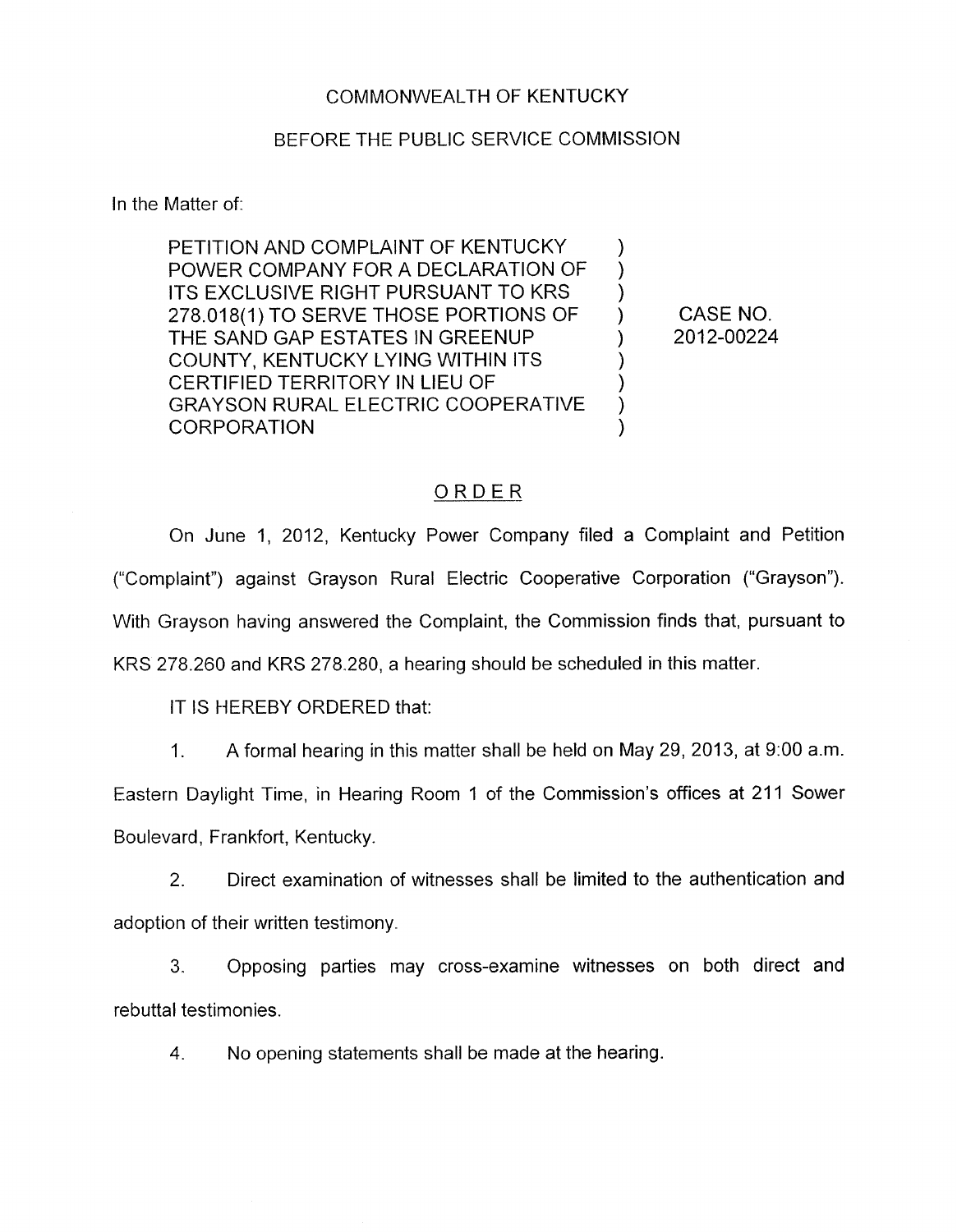*5.* Copies of all documents served upon any party shall be served on all other parties and filed with the Commission.

6. Motions for extensions of time with respect to the schedule herein shall be made in writing and will be granted only upon a showing of good cause.

*7.* Service of any document or pleading shall be made in accordance with 807 KAR 5:001, Section 4(8), and Kentucky Civil Rule 5.02.

*8.* The official record of these proceedings shall be by video only.

9. As the Complainant bears the burden of proof in this matter, its failure to appear at the formal hearing and to present proof in support of its Complaint may result in the dismissal of the Complaint with prejudice.

10. The failure of the Defendant to appear at the formal hearing may result in the entry of an Order granting the Complainant's requested relief.

11. Any request to cancel or postpone this hearing shall be made by motion filed with the Commission at least one week before the hearing is scheduled to commence .

By the Commission

凧 **ENTERED** MAR 1 2 2013 **KENTUCKY PUBLIC SERVICE** COMMISSION

ATTEST:

Mury D. Prusuvell for

Case No. 2012-00224